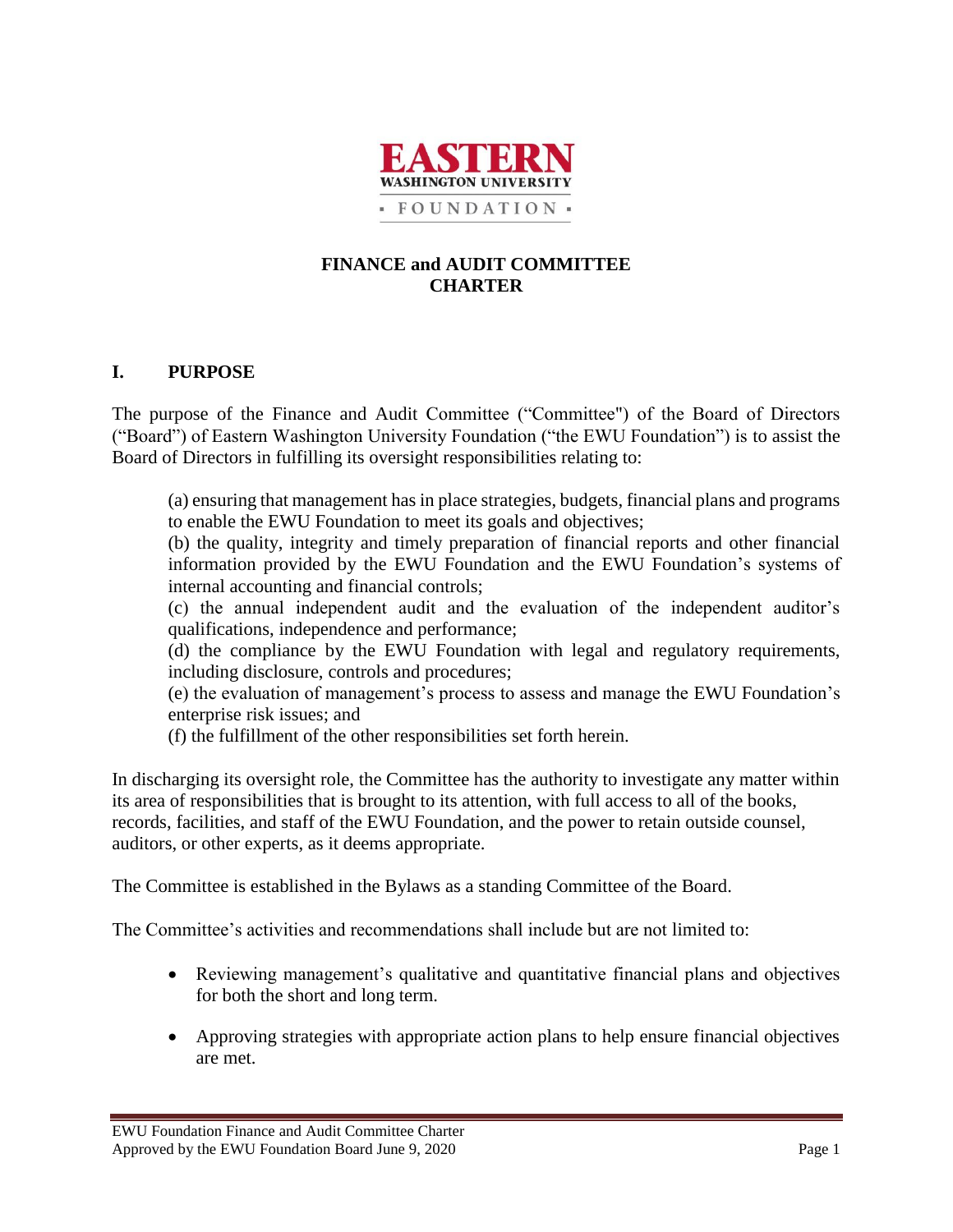- Act as the 'Gift Acceptance Committee' and follow the 'Gift Acceptance Policies and Guidelines' to ensure that each gift accepted is evaluated as to their benefits and potential liabilities to the EWU Foundation.
- Having in place a system to monitor progress toward financial objectives and take any necessary action.
- Overseeing, monitoring and approving changes in financial policies, strategies and procedures.
- Review of annual budget.
- Timely review of unaudited internal financial statements.

## **II. MEMBERSHIP**

The membership of the Committee shall consist of at least four voting members, all of whom shall be members of the Board of Directors of the EWU Foundation. The membership shall be comprised of a Committee Chair that is appointed by the Chair of the Board, a Vice Chair appointed by the Committee Chair, the Board Treasurer, and another member of the Board of Directors. All committee members shall be independent directors free from any relationship that, in the opinion of the Board, would interfere with his or her exercise of independent judgment as a member of the Committee. The EWU Foundation Executive Director shall also serve on the committee in a non-voting ex-officio capacity. Members of the Committee shall be appointed to, and removed from, the Committee by the Board. Committee membership shall include:

- one member with a basic understanding of accounting and fundamental financial statements, and/or capital structure/finance;
- one member with experience in finance or accounting, or other comparable experience or background that demonstrates an understanding of financial statements, generally acceptable accounting principles, internal controls, and procedures for financial reporting, and shall have experience in preparing, auditing, or evaluating financial statements.

Members are appointed for one-year terms, commencing July 1. The Chair of the Committee may not serve longer than six (6) consecutive one-year terms.

If there is any basis for believing a Committee member is not independent, the facts and circumstances should be reported to the general counsel and the EWU Foundation, and no action should be taken until the EWU Foundation, or the committee of directors thereof, has determined the audit committee member is truly independent.

Committee members cannot vote on any matter in which they, directly or indirectly, have a material interest.

EWU Foundation Finance and Audit Committee Charter Approved by the EWU Foundation Board June 9, 2020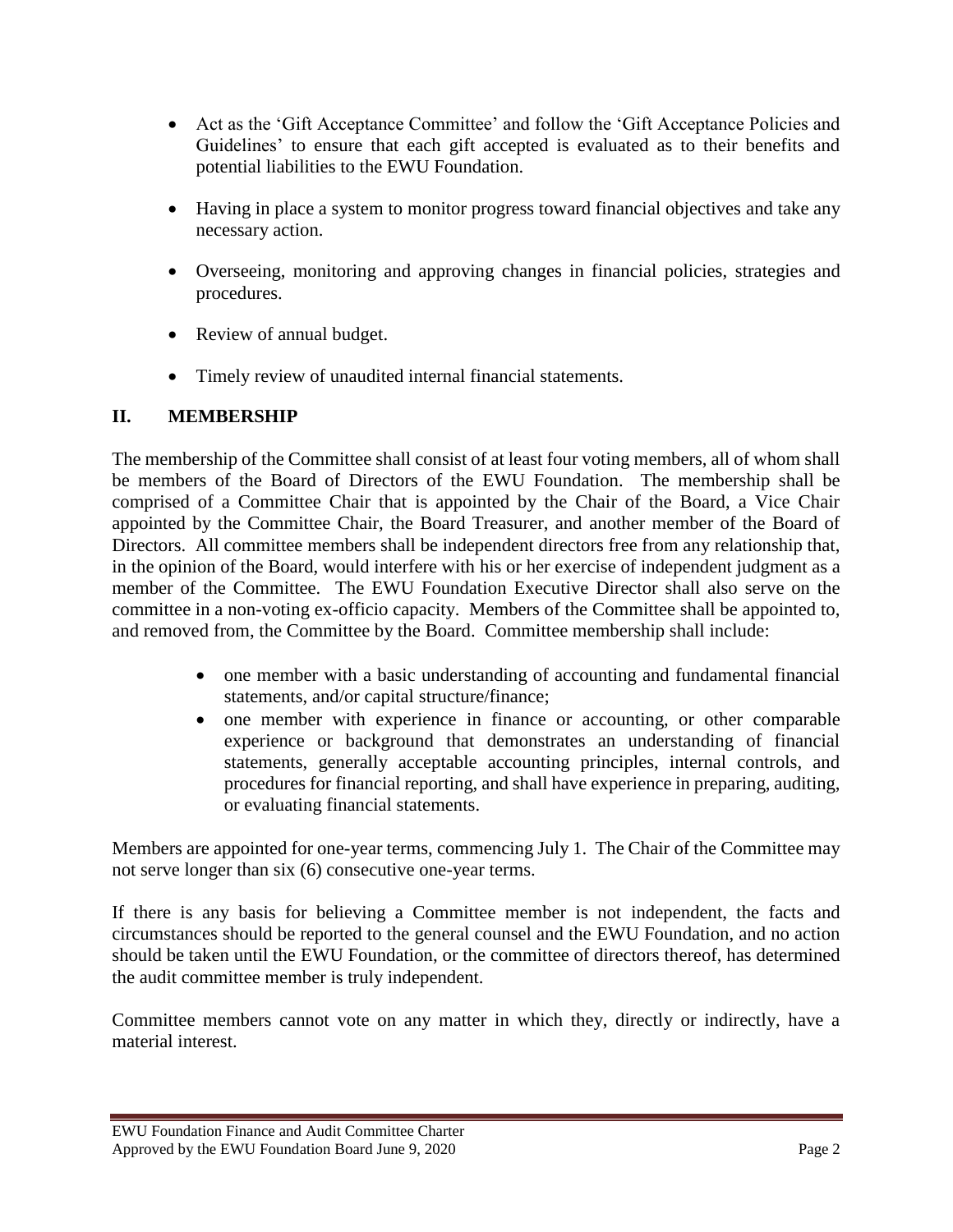# **III. MEETINGS**

The Committee shall hold regular meetings pursuant to a schedule issued by the Chair of the Board and pursuant to the EWU Foundation Bylaws. Special meetings of the committee may be held upon the call of the Committee Chair, Chair of the Board, at any time that the attendance or consent of at least a majority of the committee can be obtained.

# **IV. OPERATIONS**

The Committee Chair shall prepare or approve an agenda in advance of each meeting. The Committee Chair shall preside at all meetings. At the request of or in the absence of the Chair, the Vice Chair shall preside at meetings and otherwise fulfill the duties and obligations of the Chair. The Committee may meet periodically in executive session without foundation management present. The Committee will cause to be kept adequate minutes of its proceedings, and shall present any findings, actions taken, activities or recommendations to the Board. Minutes shall be filed with the EWU Foundation records. Committee members will be furnished with copies of the minutes of each meeting and any action taken.

In accordance with the approved Bylaws, the Committee will be governed by the same rules regarding meetings (including meetings conducted telephonically), action without meetings, notice, waiver of notice, and quorum and voting requirements as are applicable to the EWU Foundation. The Committee is authorized and empowered to adopt its own rules of procedure not inconsistent with (a) any provision hereof, (b) any provision of the Bylaws of the EWU Foundation, or (c) the laws of the state of Washington. The Committee shall have the authority to delegate to subcommittees and to EWU Foundation staff. A quorum shall consist of a majority of the members who are entitled to vote. The Committee Chair shall initiate an annual performance self-evaluation that considers matters related to its responsibilities prior to the annual EWU Foundation Board meeting.

#### **V. RESPONSIBILITIES AND DUTIES**

The Committee is charged by the Board with the responsibility to:

- 1. Review and recommend for approval:
	- i. The annual operating budget for the EWU Foundation.
	- ii. Capital expenditures or disposals exceeding \$10,000, as needed.
	- iii. Requests for financing and capital projects on a case-by-case basis in accordance with the Financing Capital Construction policy.
	- iv. Resolutions required for specific financing activities prior to submittal to the full EWU Foundation Board, as appropriate.
	- v. In coordination with the Investment Committee, review and recommend Endowment Distribution and Fees Policy and other issues including the actual and projected investment returns, and the current goal of the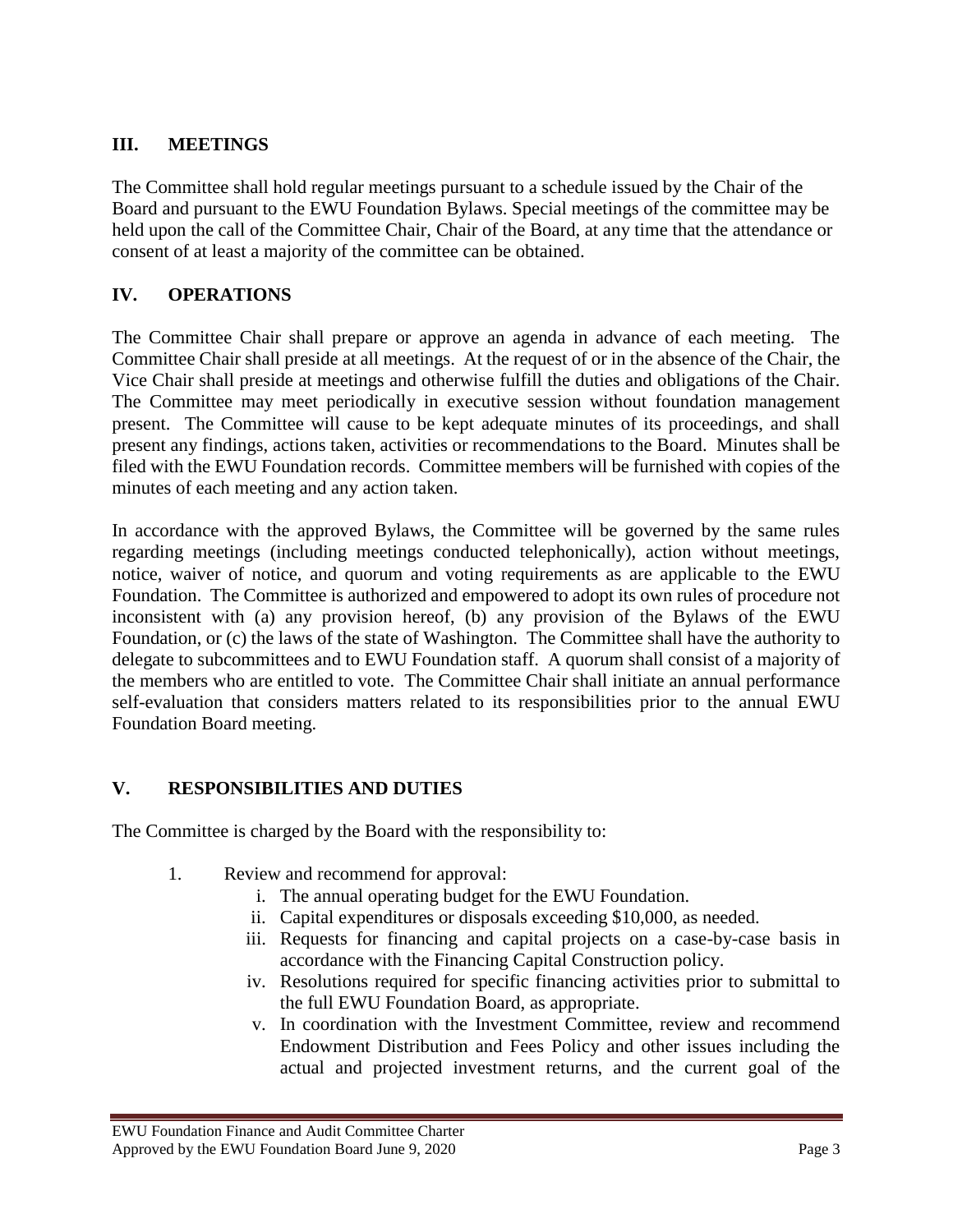Foundation to operate in perpetuity with recommendations to the Executive Committee of the EWU Foundation.

- 2. Maintain an awareness of the financial condition of the EWU Foundation and their progress in achieving their goals and objectives through a periodic review of the unaudited monthly financial statements. The EWU Foundation administration is responsible for the development of a budget for Committee approval and managing the budget throughout the year. EWU Foundation administration is responsible for ensuring that expenditures are made in compliance with the budget approved by the EWU Foundation .
- 3. Annually, perform a self-assessment relative to the Committee's purpose, duties, and responsibilities outlined herein, review and assess this Charter, and submit to the EWU Foundation Executive Committee any recommended changes. After such review by the Executive Committee, recommend any changes to the Charter to the full EWU Foundation Board.
- 4. All actions taken by committees shall be reported at the next regular meeting of the Board of Directors following the committee meeting.
- 5. The Committee shall establish or review and approve expenditure priorities to support the fundraising goals consistent with the strategic plan of the University.
- 6. Consider other finance and administrative issues delegated by the Board and not specifically handled by the Audit or Investment Committees.
- 7. Review the Foundation's Annual Tax Return (IRS Form 990).
- 8. Periodically review, as deemed appropriate, expense reports and EWU Foundation credit card activity.
- 9. Advise the Board on other financial and stewardship matters such as: business risk, including insurance coverage; pending or threatened litigation; and public policy matters affecting the EWU Foundation, including IRS and State Attorneys General activities not covered in other Committees.
- 10. The Committee, with approval from the Executive Committee, shall have the resources and authority it deems appropriate to discharge its duties and responsibilities; including, the selection, retention, termination and approval of fees and other retention terms of special or independent counsel, or other experts or consultants.
- 11. Review and recommend banking and other similar financial relationship selection and retention or termination for approval by the Board. Employ banks or financial institutions to handle the EWU Foundation's financial transactions other than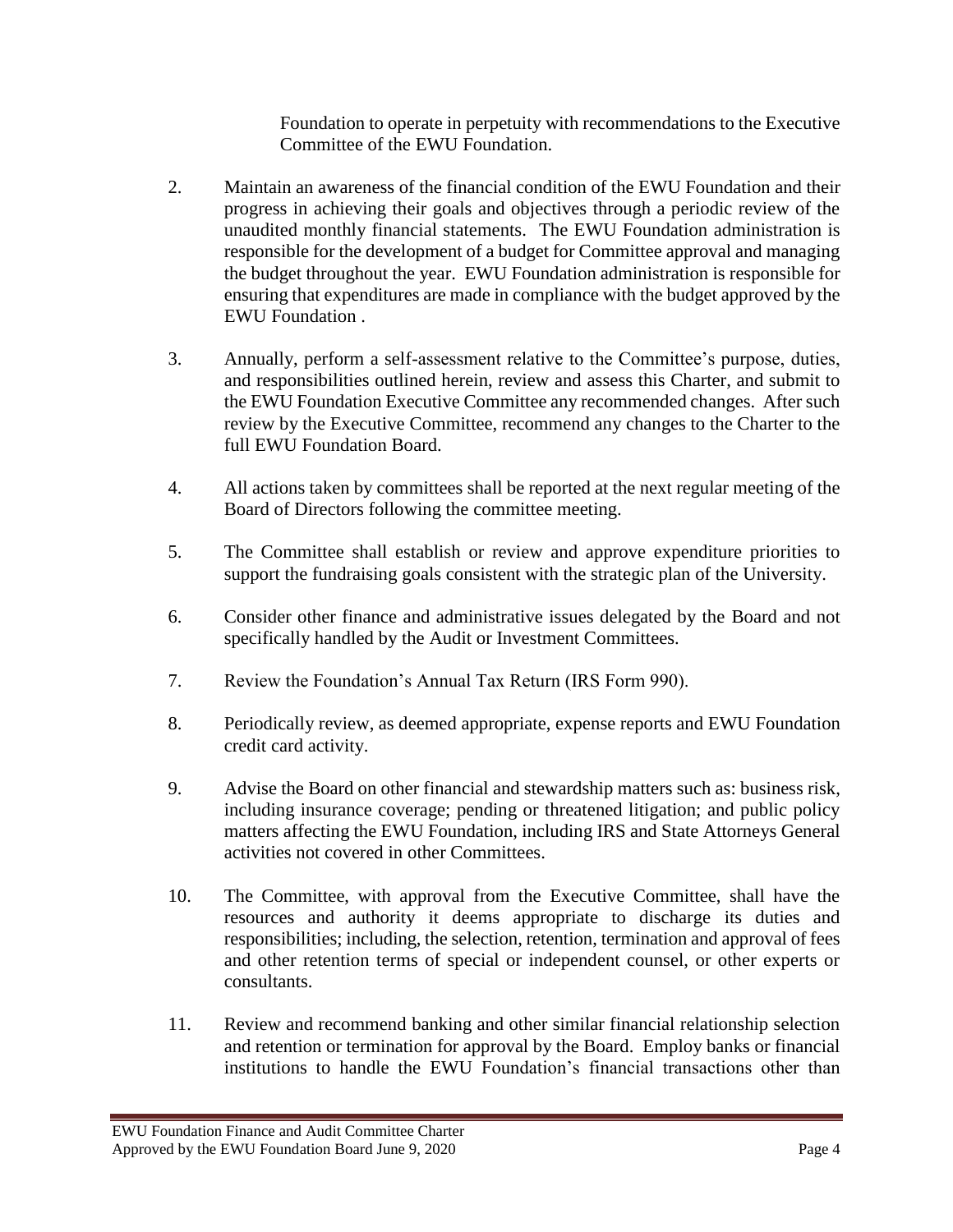investments. Review and recommend any changes in signature and wire transfer authority resolutions concerning financial matters for approval by the Board.

- 12. Recommend for approval, the designation of officers and employees of the EWU Foundation who can execute documents and act on behalf of the EWU Foundation in the ordinary course of business pursuant to previously approved banking, borrowing, and other financing arrangements.
- 13. Select, at its sole discretion, independent auditors to audit the books and accounts of the EWU Foundation for each fiscal year, and oversee their work.
- 14. Review and approve, in advance of signing, the independent auditors' annual engagement letter, including proposed fees, scope of work, as well as any proposed and permitted non-audit engagements, including tax services.
- 15. Review with management the significance of seeking proposals for audit services.
- 16. Review and evaluate the independence and performance of the independent auditors.
- 17. Review with management and the independent auditors the audited annual financial statements and related footnotes and their report thereon, including any comments or recommendations of the independent auditors. Review any disagreements among management and the independent auditors in connection with the annual audit. Review, the independent auditors' judgments about the quality, not just the acceptability, of the organization's accounting principles as applied in its financial reporting.
- 18. Conduct a separate post-audit review with the independent auditors and management to discuss the audit and any restrictions on the scope of work or access to required information. Review any significant changes required in the independent auditors' audit plan. Review any serious difficulties or disputes with management encountered during the audit and matters required to be discussed in accordance with applicable auditing standards.
- 19. Review and approve the EWU Foundation's audited financial statements, associated management letter, report on internal controls and all other auditor communications. Present the audited financial statements annually, as approved by the committee, to the Foundation Board of Directors.
- 20. Obtain at least annually from the independent auditors and review a report describing:
	- i. the independent auditors' internal quality-control procedures;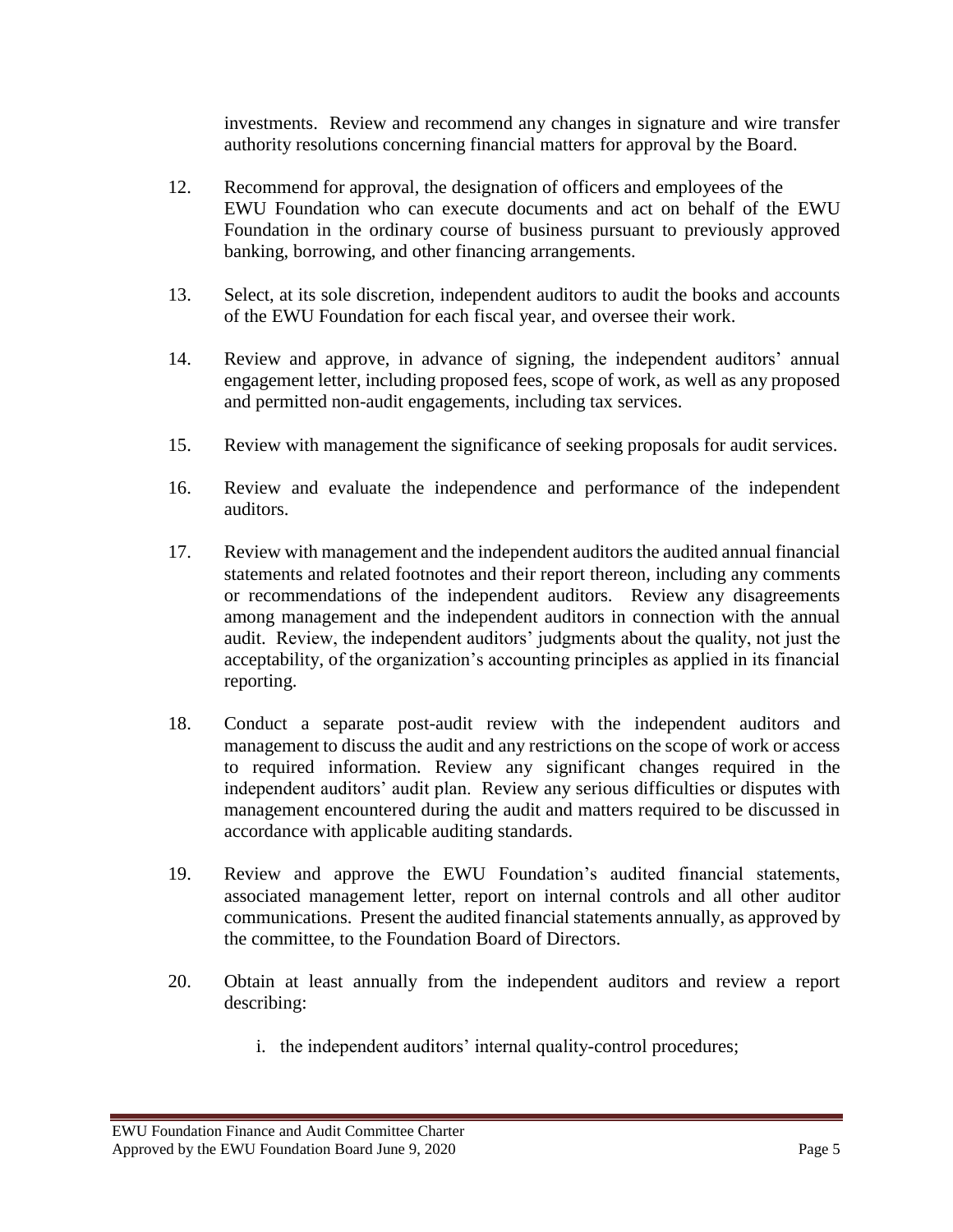- ii. any material issues raised by the most recent internal quality-control review, or peer review, of the independent auditors, or by any inquiry or investigation by any governmental or professional authority, within the preceding five years, respecting one or more independent audits carried out by the independent auditors, and any steps taken to deal with any such issues; and
- iii. if non-audit services have been provided, include in such report a statement disclosing all relationships between the independent auditors and the EWU Foundation (including a description of each category of services provided by the independent auditors to the EWU Foundation and a list of the fees billed for each such category).
- 21. Understand and monitor the quality and integrity of the EWU Foundation's financial reporting processes and internal controls regarding finance, accounting, and legal and regulatory compliance.
- 22. Review, with each public accounting firm that performs an audit, all critical accounting policies and practices used by the organization.
- 23. Review and discuss with management and the independent auditors any significant risk exposure, financial or otherwise. Review the underlying policies with respect to risk assessment and risk management. Assess the steps management has taken to monitor, report, and control such risk exposures. Understand and monitor the adequacy of the organization's internal controls, including computerized information system controls and security.
- 24. Provide an open avenue of communication between the independent auditors, management, and the Board by requiring the auditors to bring critical issues to the Committee's attention and by meeting regularly with the auditors regarding significant audit findings.
- 25. Review with the EWU Foundation legal counsel any significant legal and regulatory matters that, in the opinion of management, may have a material impact on the financial statements, related organization compliance policies, and programs and reports received from regulators of the EWU Foundation.
- 26. Understand the Whistle-Blower Protection policy and procedures and review and approve policy updates. Review the receipt, investigation, retention, and disposition of complaints or reports of suspected illegal or improper activity, financial or otherwise, from employees or third parties. The Committee shall oversee the compliance of this policy ensuring that employees who complain or make reports are not subjected to any retaliation.
- 27. Understand and review (a) a policy for Document Retention and Document Destruction and procedures setting forth standards for document integrity,